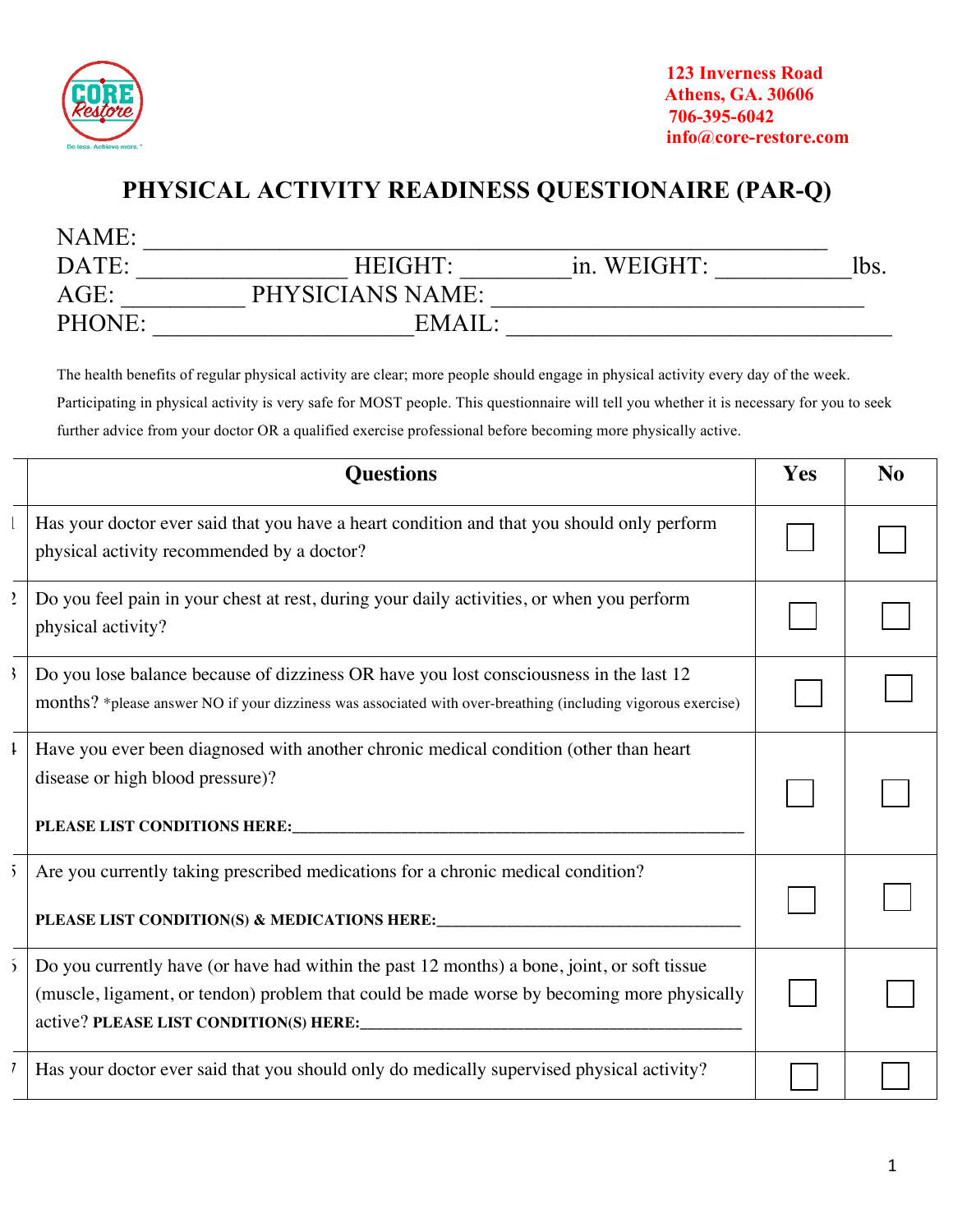*If you answered NO to all of the questions above, you are cleared for physical activity. Please sign the PARTICIPANT DECLARATION. You do not need to complete Pages 2 and 3.* 

- Ø Start becoming much more physically active—start slowly and build up gradually.
- Ø Follow International Physical Activity Guidelines for your age.
- $\triangleright$  You may take part in a health and fitness appraisal.
- $\triangleright$  If you are over the age of 45 years and NOT accustomed to regular vigorous to maximal effort exercise, consult a qualified exercise professional before engaging in this intensity of exercise.
- If you have any further questions, contact a qualified exercise professional.

#### **PARTICIPANT DECLARATION**

If you are less than the legal age required for consent or require the assent of a care provider, your parent, guardian, or care provider must also sign this form.

*I, the undersigned, have read, understood to my full satisfaction, and completed this questionnaire. I acknowledge that this physical activity clearance is valid for a maximum of 12 months from the date it is completed, and becomes invalid if my condition changes. I also acknowledge that the community/fitness center may retain a copy of this form for records. In these instances, it will maintain the confidentiality of the same, complying with applicable law.* 

| $\sim$ $\sim$<br>N |  |
|--------------------|--|
|                    |  |

SIGNATURE WITNESS WITNESS

SIGNATURE OF PARENT/GUARDIAN/CARE PROVIDER\_\_\_\_\_\_\_\_\_\_\_\_\_\_\_\_\_\_\_\_\_\_\_\_\_\_\_

**If you answered YES to one or more of the questions above, COMPLETE PAGES 3 & 4**

### Delay becoming more active if:

- $\checkmark$  You have a temporary illness such as a cold, or fever; it is best to wait until you feel better.
- $\checkmark$  You are pregnant- talk to your health care practitioner and/or your physician.
- $\checkmark$  Your health changes- answer the questions on Pages 3 & 4 of this document and/or talk to your doctor or a qualified exercise professional before continuing with any physical activity program.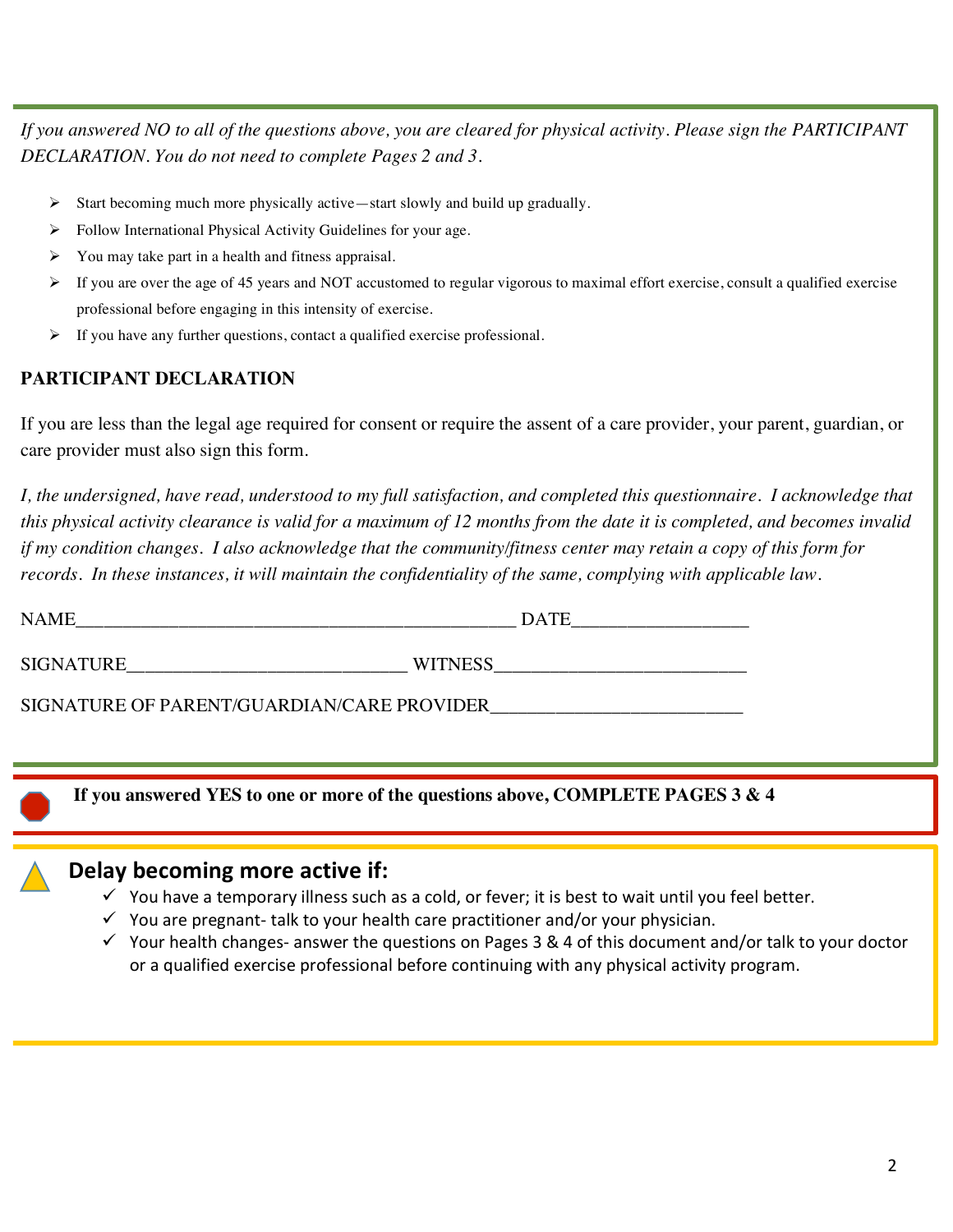## **FOLLOW-UP QUESTIONS ABOUT YOUR MEDICAL COMDITION(S)**

| 1. Do you have Arthritis, Osteoporosis, or Back Problems?<br><b>YES</b><br>If the above condition(s) is/are present, answer questions $1a$ -1c. If <b>NO</b> , go to question 2. | NO         |                |
|----------------------------------------------------------------------------------------------------------------------------------------------------------------------------------|------------|----------------|
|                                                                                                                                                                                  |            |                |
| 1a. Do you have difficulty controlling your condition with medications or other physician-prescribed therapies?                                                                  |            |                |
|                                                                                                                                                                                  |            |                |
| (Answer NO if you are not currently taking medications or other treatments)                                                                                                      | <b>YES</b> | NO             |
|                                                                                                                                                                                  |            |                |
|                                                                                                                                                                                  |            |                |
|                                                                                                                                                                                  |            |                |
| 1b. Do you have joint problems causing pain, a recent fracture, or fracture caused by osteoporosis or cancer, displaced                                                          |            |                |
| vertebra (e.g., spondylolisthesis), and/or spondylolysis/pars defect (a crack in the bony ring on the back of the spinal                                                         |            |                |
| column)?                                                                                                                                                                         | <b>YES</b> | NO             |
|                                                                                                                                                                                  |            |                |
| 1c. Have you had steroid injections or taken steroid tablets regularly for more than 3 months?                                                                                   | <b>YES</b> | N <sub>O</sub> |
| <b>YES</b><br>N <sub>O</sub><br>Do you currently have Cancer of any kind?<br>2.                                                                                                  |            |                |
| If the above condition(s) is/are present, answer questions $2a-2b$ . If <b>NO</b> , go to question 3.                                                                            |            |                |
|                                                                                                                                                                                  |            |                |
| 2a. Does your Cancer diagnosis include any of the following types: lung/bronchogenic, multiple myeloma (cancer of plasma                                                         |            |                |
| cells), head, and/or neck?                                                                                                                                                       | <b>YES</b> | N <sub>O</sub> |
|                                                                                                                                                                                  |            |                |
| 2b. Are you currently receiving cancer therapy (such as chemotherapy or radiotherapy)?                                                                                           | <b>YES</b> | N <sub>O</sub> |
|                                                                                                                                                                                  |            |                |
| 3. Do you have a Heart or Cardiovascular Condition? This includes Coronary Artery Disease, Heart                                                                                 |            |                |
| Failure, and Diagnosed Abnormality of Heart Rhythm.<br><b>YES</b>                                                                                                                | NO         |                |
| If the above condition(s) is/are present, answer questions 3a-3d. If $NO$ , go to question 4.                                                                                    |            |                |
|                                                                                                                                                                                  |            |                |
| 3a. Do you have difficulty controlling your condition with medications or other physician-prescribed therapies?                                                                  |            |                |
| (Answer NO if you are not currently taking medications or other treatments)                                                                                                      | <b>YES</b> | NO             |
|                                                                                                                                                                                  |            |                |
| 3b. Do you have an irregular heart beat that requires medical management? (E.g. atrial fibrillation, premature ventricular                                                       |            |                |
| contraction)                                                                                                                                                                     | <b>YES</b> | NO             |
|                                                                                                                                                                                  |            |                |
|                                                                                                                                                                                  |            |                |
|                                                                                                                                                                                  |            |                |
| 3c. Do you have chronic heart failure?                                                                                                                                           | <b>YES</b> | NO             |
|                                                                                                                                                                                  |            |                |
| 3d. Do you have diagnosed coronary artery (cardiovascular) disease and have not participated in regul ar physical activity                                                       |            |                |

in the past 2 months?  $YES \tNO$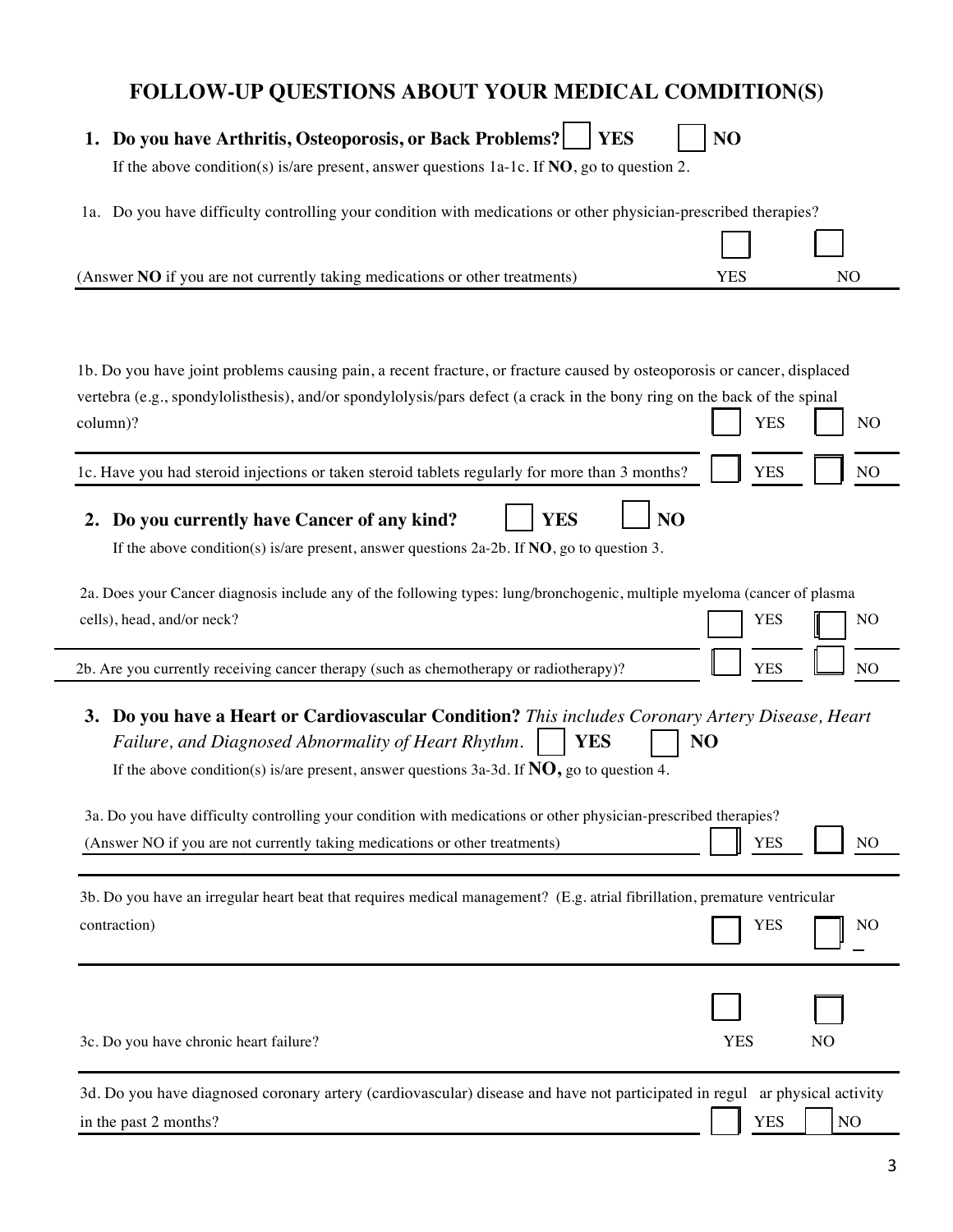## **4.** Do you have High Blood Pressure?  $\Box$  YES  $\Box$  NO

If the above condition(s) is/are present, answer questions 4a-4b. If **NO**, go to question 5.

4a. Do you have difficulty controlling your condition with medications or other physician-prescribed therapies?

| (Answer NO if you are not currently taking medications or other treatments)                                                               | <b>YES</b> | N <sub>O</sub> |
|-------------------------------------------------------------------------------------------------------------------------------------------|------------|----------------|
| 4b. Do you have a resting blood pressure equal to or greater than 160/90 mm/Hg with or without medication?                                |            |                |
| (Answer yes if you do not know your resting blood pressure)                                                                               | <b>YES</b> | N <sub>O</sub> |
| <b>5. Do you have any Metabolic Conditions?</b> This includes Type 1 Diabetes, Type 2 Diabetes, and Pre-Diabetes                          |            |                |
| If the above condition(s) is/are present, answer questions $5a-5e$ . If NO, go to question 6.                                             | <b>YES</b> | NO             |
| 5a. Do you often have difficulty controlling your blood sugar levels with foods, medications, or other physician-prescribed<br>therapies? | <b>YES</b> | NO.            |
| 5b. Do you often suffer from signs and symptoms of low blood sugar (hypoglycemia) following exercise and/or during activities             |            |                |
| of daily living? Signs of hypoglycemia may include shakiness, nervousness, unusual irritability, abnormal sweating, dizziness or          |            |                |
| light-headedness, mental confusion, difficulty speaking, weakness, or sleepiness.                                                         | <b>YES</b> | NO             |
| 5c. Do you have any signs or symptoms of diabetes complications such as heart or vascular disease and/or complications affecting          |            |                |
| eyes, kidneys, OR the sensation in your toes and feet?                                                                                    | <b>YES</b> | N <sub>O</sub> |
| 5d. Do you have other metabolic conditions (such as current pregnancy-related diabetes, chronic kidney disease, or liver                  |            |                |
| problems)?                                                                                                                                | <b>YES</b> | NO             |
| 5e. Are you planning to engage in what for you is unusually high (or vigorous) intensity exercise in the near future?                     |            |                |
|                                                                                                                                           |            |                |

YES NO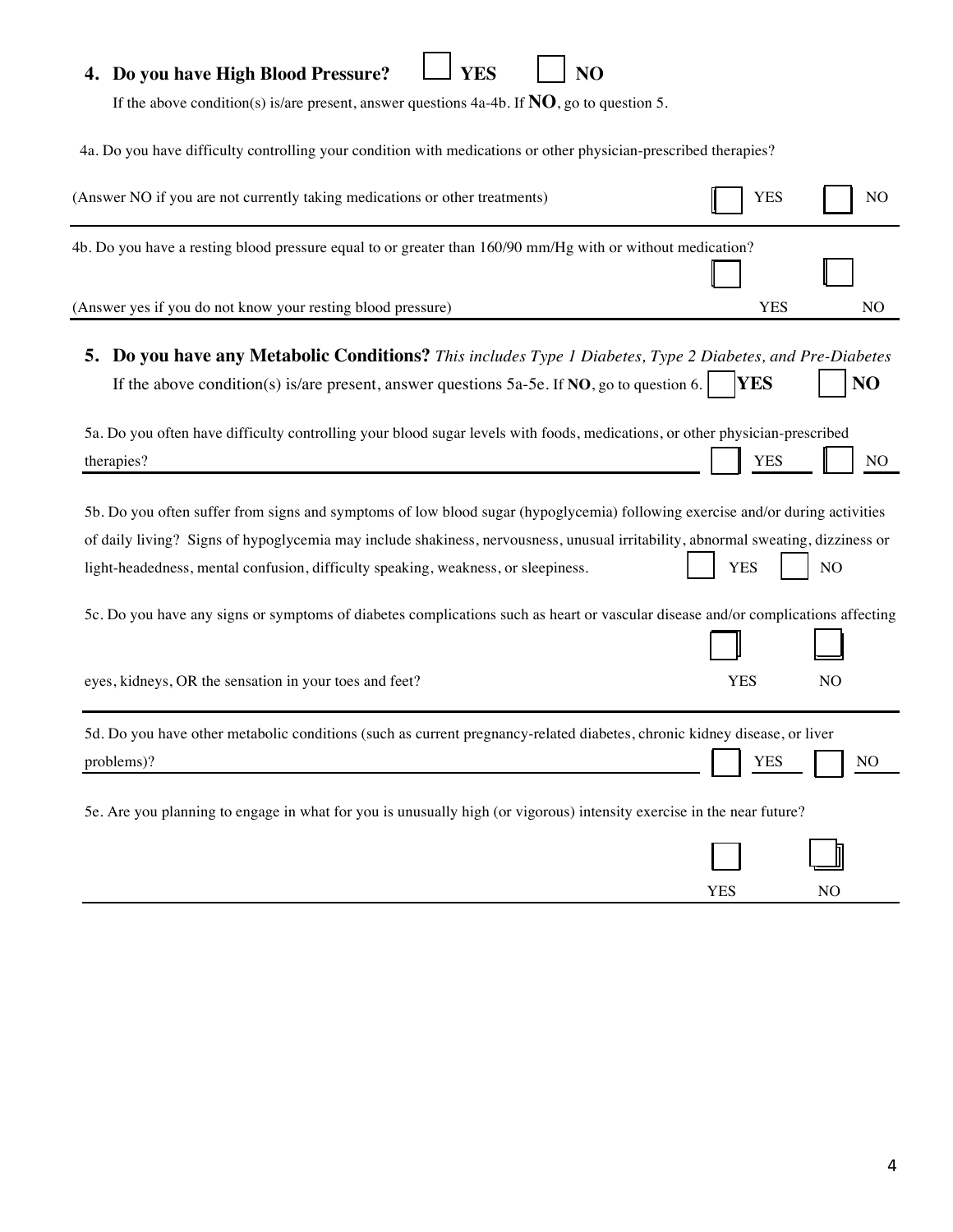| Do you have any Mental Health Problems or Learning Difficulties?   YES<br>6.<br>This includes Alzheimer's, Dementia, Depression, Anxiety Disorder, Eating Disorder, Psychotic Disorder,<br><i>Intellectual Disability, Down Syndrome.</i> If the above condition(s) is/are present, answer questions 6a-6b. If NO, go                                                                                                                                    |            | NO             |
|----------------------------------------------------------------------------------------------------------------------------------------------------------------------------------------------------------------------------------------------------------------------------------------------------------------------------------------------------------------------------------------------------------------------------------------------------------|------------|----------------|
| to question 7.                                                                                                                                                                                                                                                                                                                                                                                                                                           |            |                |
| 6a. Do you have difficulty controlling your condition with medications or other physician-prescribed therapies?<br>(Answer NO if you are not currently taking medications or other treatments)                                                                                                                                                                                                                                                           | YES        | NO             |
| 6b. Do you have Down Syndrome AND back problems affecting nerves or muscles?                                                                                                                                                                                                                                                                                                                                                                             | <b>YES</b> | N <sub>O</sub> |
| 7. Do you have Respiratory Disease? This includes Chronic Obstructive Pulmonary Disease, Asthma,<br><b>YES</b><br>NO<br>Pulmonary High Blood Pressure<br>If the above condition(s) is/are present, answer questions 7a-7d. If $NO$ , go to question 8.<br>7a. Do you have difficulty controlling your condition with medications or other physician-prescribed therapies?<br>(Answer NO if you are not currently taking medications or other treatments) | <b>YES</b> | N <sub>O</sub> |
| 7b. Has your doctor ever said your blood oxygen level is low at rest or during exercise and/or that you require supplemental<br>oxygen therapy?                                                                                                                                                                                                                                                                                                          | <b>YES</b> | N <sub>O</sub> |
| 7c. If asthmatic, do you currently have symptoms of chest tightness, wheezing, labored breathing, consistent cough (more than 2<br>days/week), or have you used your rescue medication more than twice in the last week?                                                                                                                                                                                                                                 | <b>YES</b> | N <sub>O</sub> |
| 7d. Has your doctor ever said you have high blood pressure in the blood vessels of your lungs?                                                                                                                                                                                                                                                                                                                                                           | <b>YES</b> | NO             |
| Do you have a Spinal Cord Injury? This includes Tetraplegia and Paraplegia<br>8.<br>If the above condition(s) is/are present, answer questions 8a-8c. If $NO$ , go to question 9.                                                                                                                                                                                                                                                                        | <b>YES</b> | NO             |
| 8a. Do you have difficulty controlling your condition with medications or other physician-prescribed therapies?<br>(Answer NO if you are not currently taking medications or other treatments)                                                                                                                                                                                                                                                           | <b>YES</b> | N <sub>O</sub> |
| 8b. Do you commonly exhibit low resting blood pressure significant enough to cause dizziness, light-headedness, and/or<br>fainting?                                                                                                                                                                                                                                                                                                                      | <b>YES</b> | N <sub>O</sub> |
| 8c. Has your physician indicated that you exhibit sudden bouts of high blood pressure (known as Autonomic Dysreflexia)?                                                                                                                                                                                                                                                                                                                                  |            |                |
|                                                                                                                                                                                                                                                                                                                                                                                                                                                          | <b>YES</b> | N <sub>O</sub> |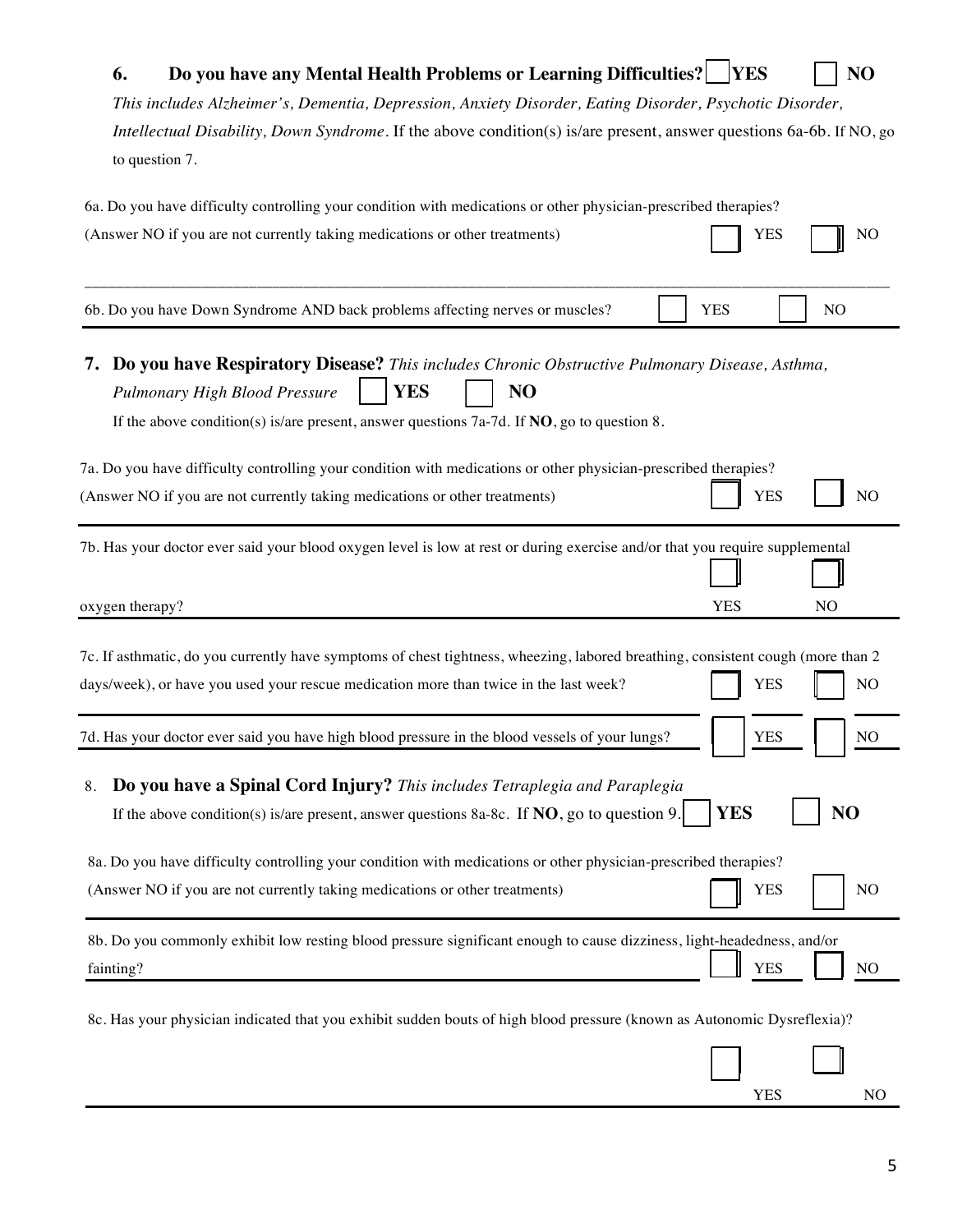| <b>Have you had a Stroke?</b> This includes Transient Ischemic Attack (TIA) or Cerebrovascular Event If the above<br>9.                                                                                                                       |            |                |
|-----------------------------------------------------------------------------------------------------------------------------------------------------------------------------------------------------------------------------------------------|------------|----------------|
| <b>YES</b><br>condition(s) is/are present, answer questions $9a-9c$ . If <b>NO</b> , go to question 10.                                                                                                                                       | NO         |                |
| 9a. Do you have difficulty controlling your condition with medications or other physician-prescribed therapies?                                                                                                                               |            |                |
| (Answer NO if you are not currently taking medications or other treatments)                                                                                                                                                                   | YES        | N <sub>O</sub> |
| 9b. Do you have any impairment in walking or mobility?                                                                                                                                                                                        | <b>YES</b> | NO             |
| 9c. Have you experienced a stroke or impairment in nerves or muscles in the past 6 months?                                                                                                                                                    | <b>YES</b> | N <sub>O</sub> |
| 10. Do you have any other medical condition not listed above or do you have two or more medical<br>conditions?<br><b>YES</b><br>NO<br>If you have other medical conditions, answer questions 10a-10c. If NO, read the Page 4 recommendations. |            |                |
| 10a. Have you experienced a blackout, fainted, or lost consciousness as a result of a head injury within the last 12 months OR                                                                                                                |            |                |
| have you had a diagnosed concussion within the last 12 months?                                                                                                                                                                                | YES        | NO             |
| 10b. Do you have a medical condition that is not listed (such as epilepsy, neurological conditions, kidney problems)?                                                                                                                         |            |                |
|                                                                                                                                                                                                                                               | <b>YES</b> | N()            |
| 10c. Do you currently live with two or more medical conditions?                                                                                                                                                                               | <b>YES</b> | N <sub>O</sub> |
| PLEASE LIST YOUR MEDICAL CONDITION(S) AND ANY RELATED MEDICATIONS HERE:                                                                                                                                                                       |            |                |

\_\_\_\_\_\_\_\_\_\_\_\_\_\_\_\_\_\_\_\_\_\_\_\_\_\_\_\_\_\_\_\_\_\_\_\_\_\_\_\_\_\_\_\_\_\_\_\_\_\_\_\_\_\_\_\_\_\_\_\_\_\_\_\_\_\_\_\_\_\_\_\_\_\_\_\_\_\_\_\_\_\_\_\_\_\_\_\_\_\_\_\_\_\_\_\_\_\_\_\_\_\_\_ \_\_\_\_\_\_\_\_\_\_\_\_\_\_\_\_\_\_\_\_\_\_\_\_\_\_\_\_\_\_\_\_\_\_\_\_\_\_\_\_\_\_\_\_\_\_\_\_\_\_\_\_\_\_\_\_\_\_\_\_\_\_\_\_\_\_\_\_\_\_\_\_\_\_\_\_\_\_\_\_\_\_\_\_\_\_\_\_\_\_\_\_\_\_\_\_\_\_\_\_\_\_\_

\_\_\_\_\_\_\_\_\_\_\_\_\_\_\_\_\_\_\_\_\_\_\_\_\_\_\_\_\_\_\_\_\_\_\_\_\_\_\_\_\_\_\_\_\_\_\_\_\_\_\_\_\_\_\_\_\_\_\_\_\_\_\_\_\_\_\_\_\_\_\_\_\_\_\_\_\_\_\_\_\_\_\_\_\_\_\_\_\_\_\_\_\_\_\_\_\_\_\_\_\_\_\_

\_\_\_\_\_\_\_\_\_\_\_\_\_\_\_\_\_\_\_\_\_\_\_\_\_\_\_\_\_\_\_\_\_\_\_\_\_\_\_\_\_\_\_\_\_\_\_\_\_\_\_\_\_\_\_\_\_\_\_\_\_\_\_\_\_\_\_\_\_\_\_\_\_\_\_\_\_\_\_\_\_\_\_\_\_\_\_\_\_\_\_\_\_\_\_\_\_\_\_\_\_\_\_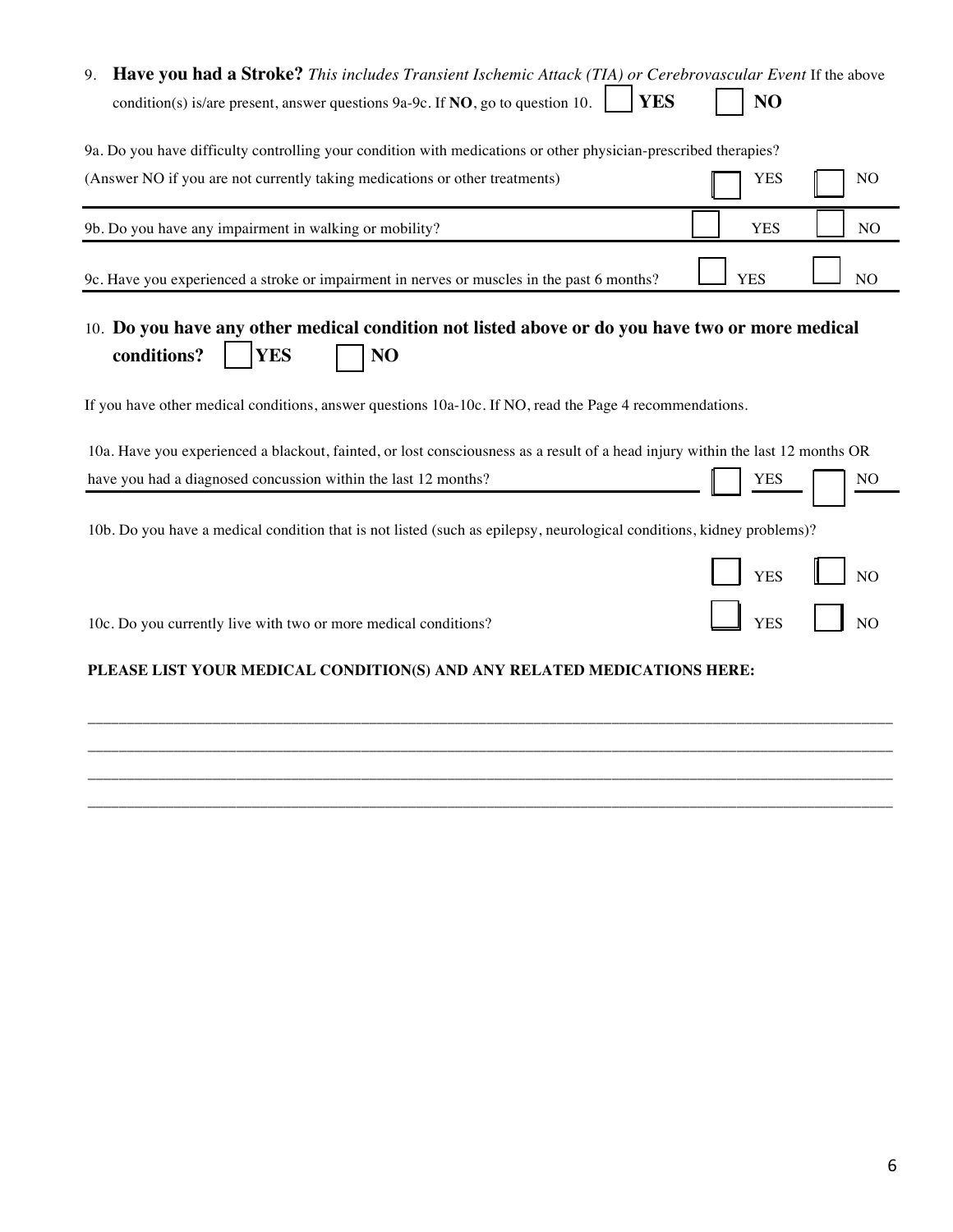#### $\bullet$

If you answered NO to all of the FOLLOW-UP questions about your medical condition, you are ready to become more physically active—sign the Participant Declaration below:

- $\checkmark$  It is advised that you consult a qualified exercise professional to help you develop a safe and effective physical activity plan to meet your health needs
- $\checkmark$  You are encouraged to start slowly, and build up gradually—20-60 minutes of low to moderate intensity exercise, 3-5 days per week including aerobic and muscle strengthening exercise.
- $\checkmark$  As you progress, you should aim to accumulate 150 minutes or more of moderate intensity physical activity per week.
- $\checkmark$  If you are over the age of 45 and **NOT** accustomed to regular vigorous to maximal effort exercise, consult a qualified exercise professional before engaging in this intensity of exercise.

If you answered **YES** to **one or more of the follow-up questions** talk to your doctor before you start becoming physically much more active or before you have a fitness appraisal. Tell your doctor about the PAR-Q and which questions you answered yes.

You may be able to do any activity you want-as long as you start slowly and build up gradually. Or, you may need to restrict your activities to those which are safe for you. Talk with your doctor about the kinds of activities you wish to participate in and follow their advice.

#### **Delay becoming more active if:**

- $\checkmark$  You have a temporary illness such as a cold or fever; it is best to wait until you feel better.
- $\checkmark$  You are pregnant—talk to your health care practitioner and/or your physician.
- $\checkmark$  Your health changes—talk to your doctor or qualified exercise professional before continuing with any physical activity program.

\*You are encouraged to photocopy the PAR-Q. You must use the entire questionnaire and NO changes are permitted. The authors, the PAR-Q Collaboration, partner organizations, and their agents assume no liability for persons who undertake physical activity and/or make use of the PAR-Q. If in doubt after completing the questionnaire, consult your doctor prior to physical activity.